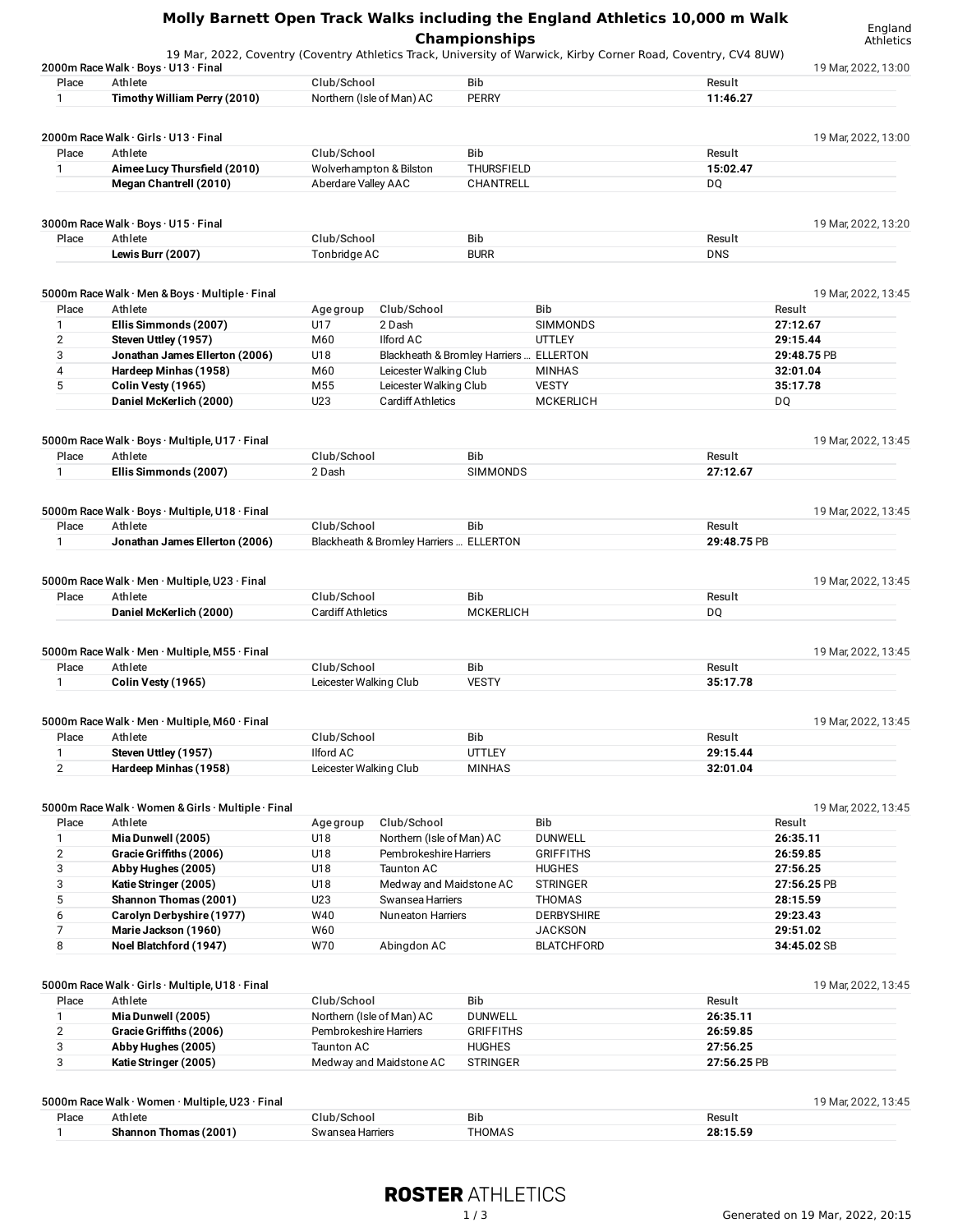## **Molly Barnett Open Track Walks including the England Athletics 10,000 m Walk Championships**

England

|                       | 5000m Race Walk · Women · Multiple, W40 · Final                                       |                           |                            |                                 |                   |                         | 19 Mar, 2022, 13:45 |
|-----------------------|---------------------------------------------------------------------------------------|---------------------------|----------------------------|---------------------------------|-------------------|-------------------------|---------------------|
| Place<br>$\mathbf{1}$ | Athlete                                                                               | Club/School               |                            | <b>Bib</b><br><b>DERBYSHIRE</b> |                   | Result<br>29:23.43      |                     |
|                       | Carolyn Derbyshire (1977)                                                             | <b>Nuneaton Harriers</b>  |                            |                                 |                   |                         |                     |
|                       | 5000m Race Walk · Women · Multiple, W60 · Final                                       |                           |                            |                                 |                   |                         | 19 Mar, 2022, 13:45 |
| Place                 | Athlete                                                                               | Club/School               |                            | Bib                             |                   | Result                  |                     |
| $\mathbf{1}$          | Marie Jackson (1960)                                                                  |                           |                            | <b>JACKSON</b>                  |                   | 29:51.02                |                     |
|                       |                                                                                       |                           |                            |                                 |                   |                         |                     |
| Place                 | 5000m Race Walk · Women · Multiple, W70 · Final<br>Athlete                            | Club/School               |                            | Bib                             |                   | Result                  | 19 Mar, 2022, 13:45 |
| $\mathbf{1}$          | Noel Blatchford (1947)                                                                | Abingdon AC               |                            | <b>BLATCHFORD</b>               |                   | 34:45.02 SB             |                     |
|                       |                                                                                       |                           |                            |                                 |                   |                         |                     |
|                       | 10000m Race Walk · Men & Boys · Multiple · Final                                      |                           |                            |                                 |                   |                         | 19 Mar, 2022, 14:31 |
| Place                 | Athlete                                                                               | Age group                 | Club/School                |                                 | Bib               | Result                  |                     |
| $\mathbf{1}$          | Cameron Corbishley (1997)                                                             | Senior                    | Medway and Maidstone AC    |                                 | <b>CORBISHLEY</b> | 42:49.97                |                     |
| 2                     | Christopher Snook (2000)                                                              | U23                       | Aldershot Farnham District |                                 | SNOOK             | 44:21.49                |                     |
| 3                     | Guy Thomas (1997)                                                                     | Senior                    | Tonbridge AC               |                                 | <b>THOMAS</b>     | 45:03.72                |                     |
| 4                     | Tom Partington (1999)                                                                 | Senior                    | Manx Harriers              |                                 | <b>PARTINGTON</b> | 45:55.75                |                     |
| 5                     | George Wilkinson (2002)                                                               | U23                       | Enfield and Haringey A C   |                                 | <b>WILKINSON</b>  | 46:26.71                |                     |
| 6                     |                                                                                       |                           | <b>Bexley AC</b>           |                                 | <b>LEGON</b>      | 47:24.27                |                     |
|                       | Luc Legon (1997)                                                                      | Senior                    |                            |                                 |                   |                         |                     |
| 7                     | Christian Hopper (2004)                                                               | U20                       | Cambridge Harriers         |                                 | <b>HOPPER</b>     | 49:37.36 PB             |                     |
| 8                     | David Annetts (1964)                                                                  | M55                       | North Herts RR             |                                 | <b>ANNETTS</b>    | 50:35.27 SB             |                     |
| 9                     | Matthew Crane (2002)                                                                  | U23                       | Bexley AC                  |                                 | CRANE             | 51:20.61                |                     |
| 10                    | Neil Wade (1990)                                                                      | Senior                    |                            |                                 | WADE              | 56:46.95 PB             |                     |
|                       | Akash Nandwani (2002)                                                                 | U23                       | <b>Hyde Park Harriers</b>  |                                 | <b>NANDWANI</b>   | <b>DNF</b>              |                     |
|                       | David Walsh (1961)                                                                    | M60                       | <b>Redhill RR</b>          |                                 | WALSH             | DQ                      |                     |
|                       |                                                                                       |                           |                            |                                 |                   |                         |                     |
| Place                 | 10000m Race Walk · Men · Multiple, U20 · Final<br>Athlete                             | Club/School               |                            | <b>Bib</b>                      |                   | Result                  | 19 Mar, 2022, 14:31 |
| $\mathbf{1}$          | Christian Hopper (2004)                                                               | Cambridge Harriers        |                            | <b>HOPPER</b>                   |                   | 49:37.36 PB             |                     |
| Place<br>$\mathbf{1}$ | 10000m Race Walk · Men · Multiple, U23 · Final<br>Athlete<br>Christopher Snook (2000) | Club/School               | Aldershot Farnham District | <b>Bib</b><br><b>SNOOK</b>      |                   | Result<br>44:21.49      | 19 Mar, 2022, 14:31 |
| $\overline{2}$        | George Wilkinson (2002)                                                               |                           | Enfield and Haringey A C   | <b>WILKINSON</b>                |                   | 46:26.71                |                     |
| 3                     | Matthew Crane (2002)                                                                  | <b>Bexley AC</b>          |                            | CRANE                           |                   | 51:20.61                |                     |
|                       | Akash Nandwani (2002)                                                                 | <b>Hyde Park Harriers</b> |                            | <b>NANDWANI</b>                 |                   | <b>DNF</b>              |                     |
|                       |                                                                                       |                           |                            |                                 |                   |                         |                     |
| Place                 | 10000m Race Walk · Men · Multiple, Senior · Final<br>Athlete                          | Club/School               |                            | Bib                             |                   | Result                  | 19 Mar, 2022, 14:31 |
| 1                     | <b>Cameron Corbishley (1997)</b>                                                      |                           | Medway and Maidstone AC    | <b>CORBISHLEY</b>               |                   | 42:49.97                |                     |
| $\mathbf{2}$          | Guy Thomas (1997)                                                                     | Tonbridge AC              |                            | THOMAS                          |                   | 45:03.72                |                     |
| 3                     | Tom Partington (1999)                                                                 | Manx Harriers             |                            | PARTINGTON                      |                   | 45:55.75                |                     |
|                       |                                                                                       |                           |                            |                                 |                   |                         |                     |
| 4<br>5                | Luc Legon (1997)<br><b>Neil Wade (1990)</b>                                           | Bexley AC                 |                            | <b>LEGON</b><br>WADE            |                   | 47:24.27<br>56:46.95 PB |                     |
|                       |                                                                                       |                           |                            |                                 |                   |                         |                     |
|                       | 10000m Race Walk · Men · Multiple, M55 · Final                                        |                           |                            |                                 |                   |                         | 19 Mar, 2022, 14:31 |
| Place                 | Athlete                                                                               | Club/School               |                            | Bib                             |                   | Result                  |                     |
| $\mathbf{1}$          | David Annetts (1964)                                                                  | North Herts RR            |                            | <b>ANNETTS</b>                  |                   | 50:35.27 SB             |                     |
|                       |                                                                                       |                           |                            |                                 |                   |                         |                     |
|                       | 10000m Race Walk · Men · Multiple, M60 · Final                                        |                           |                            |                                 |                   |                         | 19 Mar, 2022, 14:31 |
| Place                 | Athlete                                                                               | Club/School               |                            | Bib                             |                   | Result                  |                     |
|                       | David Walsh (1961)                                                                    | <b>Redhill RR</b>         |                            | <b>WALSH</b>                    |                   | DQ                      |                     |
|                       | 10000m Race Walk · Women & Girls · Multiple · Final                                   |                           |                            |                                 |                   |                         | 19 Mar, 2022, 14:30 |
| Place                 | Athlete                                                                               | Age group                 | Club/School                |                                 | Bib               | Result                  |                     |
| 1                     | Heather Lewis (1993)                                                                  | Senior                    | Pembrokeshire Harriers     |                                 | LEWIS             | 45:59.45 PB             |                     |
| $\mathbf{2}$          | Bethan Davies (1990)                                                                  | Senior                    | <b>Cardiff Athletics</b>   |                                 | <b>DAVIES</b>     | 47:35.68 SB             |                     |
|                       |                                                                                       |                           |                            |                                 |                   |                         |                     |
| 3                     | Kate Veale (1994)                                                                     | Senior                    | West Waterford A.C.        |                                 | <b>VEALE</b>      | 48:47.84 PB             |                     |
| 4                     | Abigail Jennings (2000)                                                               | U23                       | Aldershot Farnham District |                                 | JENNINGS          | 51:28.28 PB             |                     |
| 5                     | Hannah Hopper (2003)                                                                  | U20                       | Cambridge Harriers         |                                 | <b>HOPPER</b>     | 53:14.06                |                     |
| 6                     | Emily Ghose (1999)                                                                    | Senior                    | Tonbridge AC               |                                 | GHOSE             | 56:45.38 PB             |                     |
| 7                     | Grazia Manzotti (1969)                                                                | W50                       | Tonbridge AC               |                                 | <b>MANZOTTI</b>   | 56:51.40 PB             |                     |
| 8                     | Jacqueline Benson (2000)                                                              | U23                       | Ashford AC                 |                                 | <b>BENSON</b>     | 57:34.09 PB             |                     |
| 9                     | Michelle Turner (1972)                                                                | W45                       |                            |                                 | <b>TURNER</b>     | 59:15.81                |                     |

## **ROSTER ATHLETICS**

9 **Michelle Turner (1972)** W45 TURNER **59:15.81 Medway and Maidstone AC**